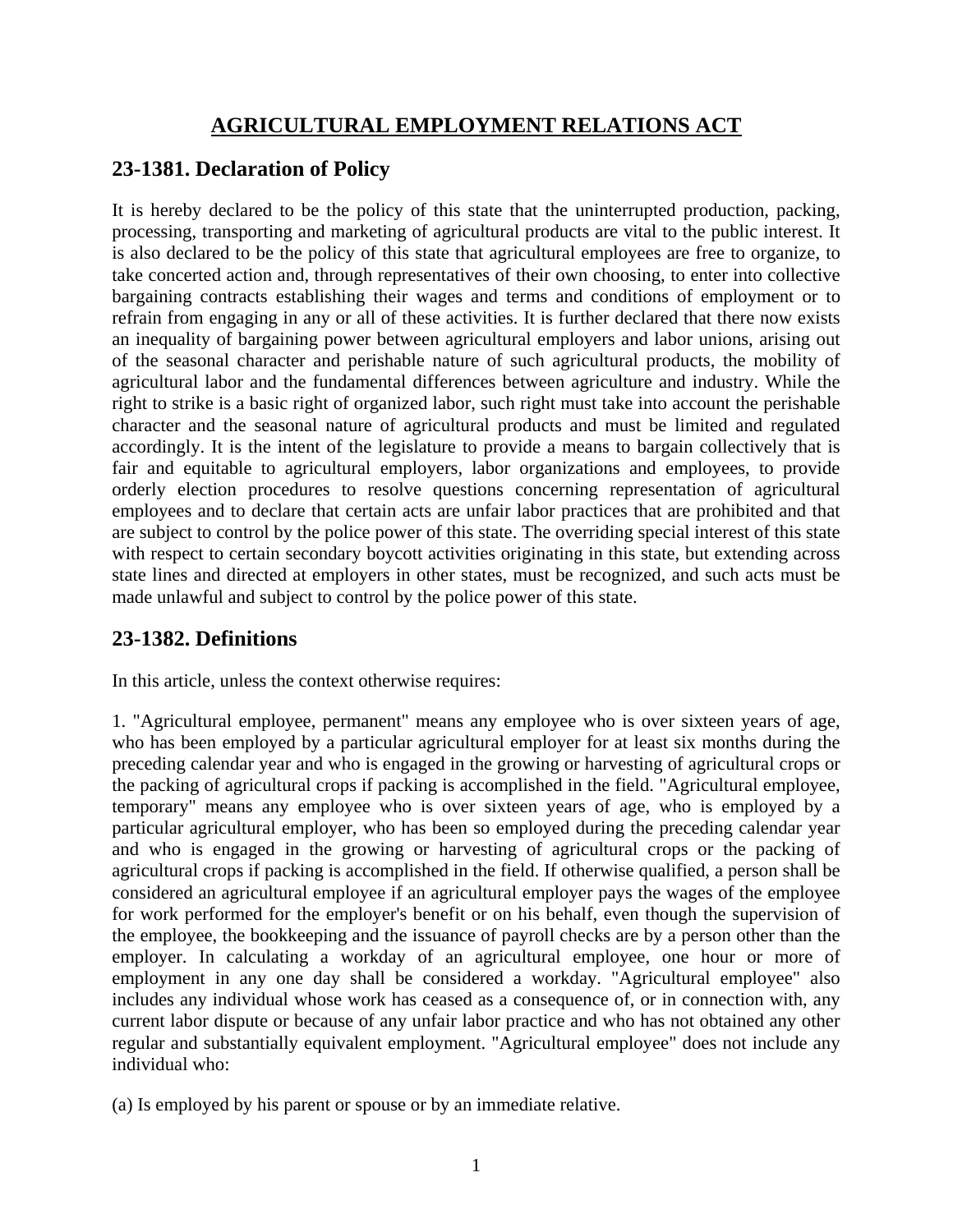(b) Has the status of an independent contractor.

(c) Is employed as a supervisor or in a confidential capacity or as a clerical employee or a guard.

(d) Is employed as an executive, professional or technical employee.

(e) Has quit or has been discharged for cause.

(f) Is a tenant or sharecropper and reasonably directs or shares in the management of an enterprise engaged in agriculture.

(g) Is engaged in hauling or stitching functions.

2. "Agricultural employer" means any employer who is engaged in agriculture and who employed six or more agricultural employees for a period of thirty days during the preceding six month period and includes any person who provides labor and services on one or more farms as an independent contractor if such person, for a period of thirty days during the preceding six month period, employed six or more employees in such work. In calculating the number of agricultural employees employed by an agricultural employer or provided by an independent contractor, one hour or more of employment in any one day shall be considered a day of work. Agricultural employer also includes any employer who is engaged in agriculture with less than six agricultural employees and who voluntarily elects to be subject to this article by filing a request in writing with the board.

3. "Agriculture" means all services performed on a farm as defined in section 23-603, including but not limited to the recruiting, housing and feeding of persons employed or to be employed as agricultural employees by agricultural employers.

4. "Board" means the agricultural employment relations board.

5. "Farm" means any enterprise that is engaged in agriculture, that is operated from one headquarters where the utilization of labor and equipment is directed and whose tracts of land, if consisting of separate tracts of land, are located within a fifty mile radius of such headquarters.

6. "Labor dispute" means any controversy between an agricultural employer and his agricultural employees or their representative concerning terms, tenure or conditions of employment or concerning the association or representation of persons in negotiating, fixing, maintaining, changing or seeking to arrange terms or conditions of employment.

7. "Labor organization" means any organization or any agency defined in sections 23-1301 and 23-1321.

8. "Person" means one or more individuals, labor organizations, partnerships, associations, corporations, legal representatives, trustees, trustees in bankruptcy or receivers.

9. "Professional employee" means:

(a) Any employee engaged in agricultural work that either: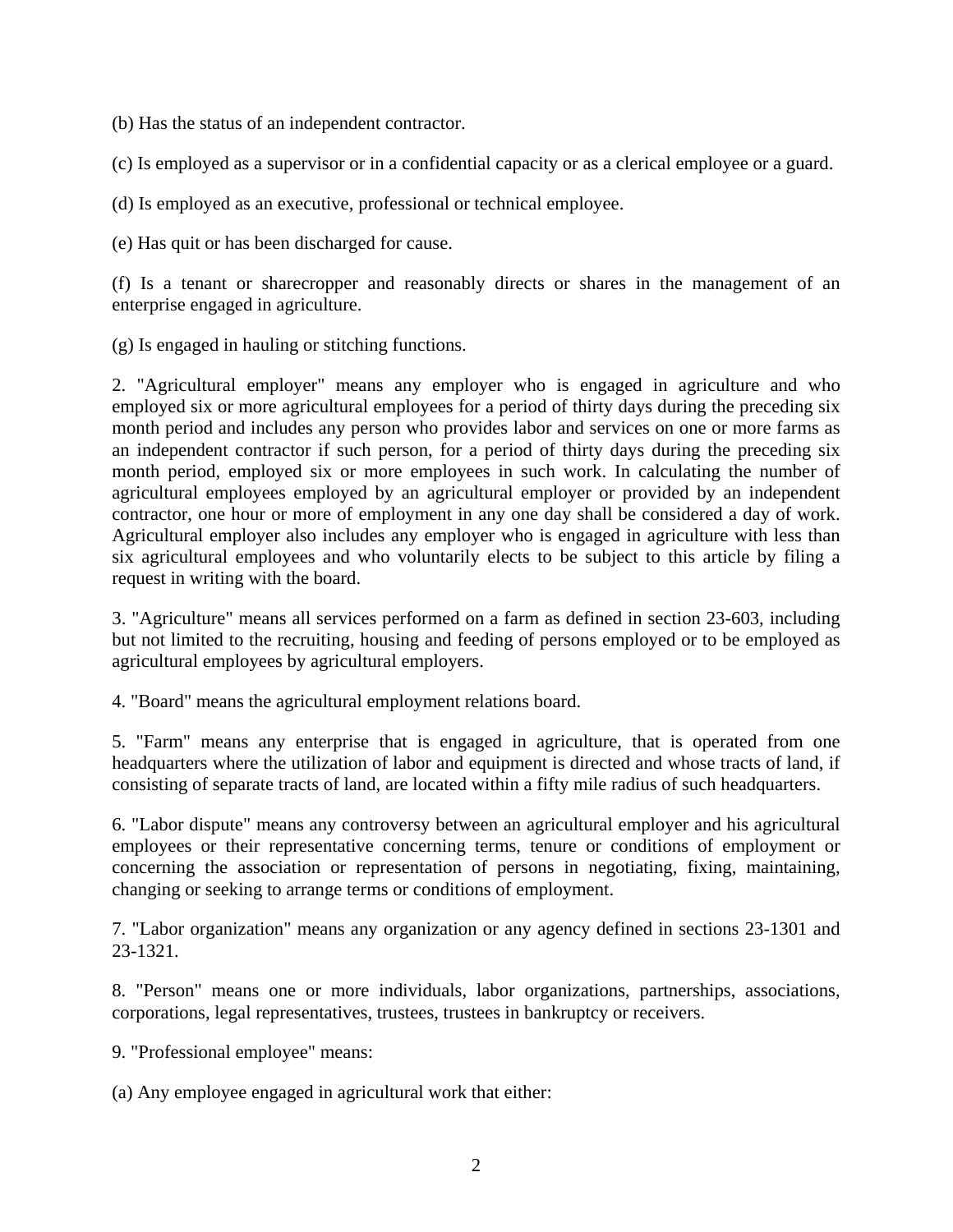(i) Is predominantly intellectual and varied in character as opposed to routine mental, manual, mechanical or physical work.

(ii) Involves the consistent exercise of discretion and judgment in its performance.

(iii) Is of such character that the output produced or the result accomplished cannot be standardized in relation to a given period of time.

(iv) Requires knowledge of an advanced type in a field of science or learning customarily acquired by a prolonged course of specialized intellectual instruction and study in an institution of higher learning.

(b) Any employee who has completed the course or courses of specialized intellectual instruction and study described in subdivision (a), item (iv) and is performing such work, or is performing such work or related work under the supervision of a professional person while acquiring specialized instruction.

10. "Representative" means any individual or labor organization.

11. "Supervisor" means any individual who has authority to hire, transfer, suspend, lay off, recall, promote, discharge, assign, reward or discipline other employees, or responsibility to direct them, or to adjust their grievances, or effectively to recommend such action, if such authority requires the use of independent judgment.

12. "Ultimate consumer" means the person who purchases an agricultural product for consumption.

13. "Unfair labor practice" means any unfair labor practice listed in section 23-1385.

#### **23-1383. Rights of Employees**

A. Agricultural employees have the right to self-organization, to bargain directly for themselves, and to form and join or assist labor organizations to bargain collectively through representatives of their own free choosing, or to engage in lawful concerted activity for the purpose of collective bargaining or other mutual aid or protection, and each such employee has the right, without interference from any source, to refrain from any and all of these activities.

B. Agricultural employees also have those rights more particularly defined and described in articles 1 and 3 of this chapter and shall be protected from the practices described in article 4 of this chapter.

#### **23-1384. Rights of Employer**

An agricultural employer has the following management rights:

1. To manage, control and conduct his operations, including but not limited to the number of farms and their locations, methods of carrying on any operation or practices, kinds of crops, time of work, size and makeup of crews, assignment of work and places of work.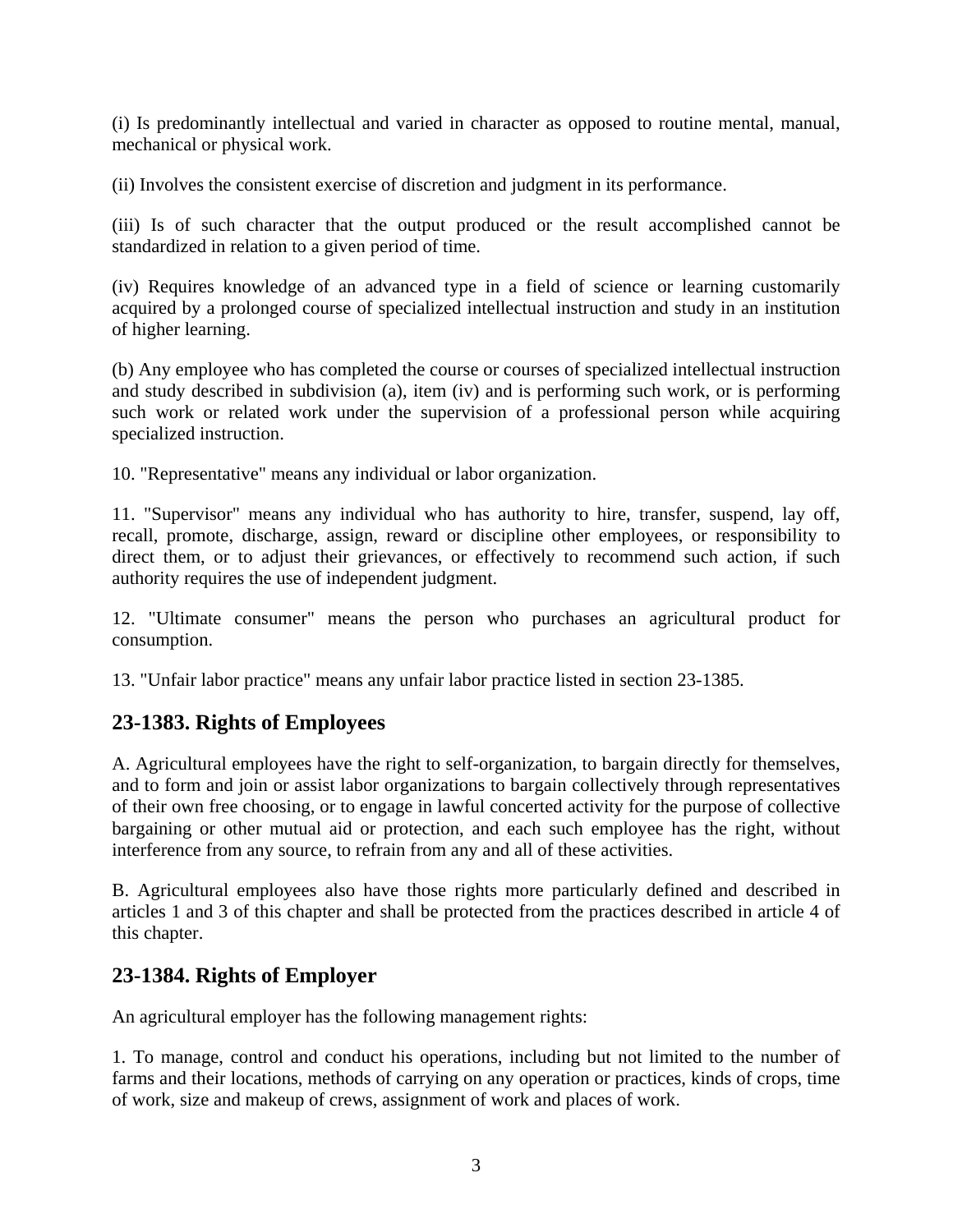2. To hire, suspend, discharge or transfer employees in accordance with his judgment of their ability.

3. To determine the type of equipment or machinery to be used, the standards and quality of work, and the wages, hours and conditions of work. The terms of employment relating to wages, hours, conditions of work and matters of worker safety, sanitation, health and the establishment of grievance procedures directly relating to a job are subject to negotiation.

4. To work on his own farm in any capacity at any time.

5. To join or refuse to join any labor organization or employer organization.

### **23-1385. Unfair labor practices; definition**

A. It is an unfair labor practice for an agricultural employer:

1. To interfere with, restrain or coerce employees in the exercise of the rights guaranteed in section 23-1383 and articles 1 and 3 of this chapter or to violate the protection of employees from the practices described in article 4 of this chapter.

2. To dominate or interfere with the formation or administration of any labor organization or contribute financial or other support to it. An agricultural employer shall not be prohibited from permitting employees to confer with him during working hours without loss of time or pay.

3. To encourage or discourage membership in any labor organization by discrimination in regard to hiring or tenure of employment or any term or condition of employment.

4. To discharge or otherwise discriminate against an agricultural employee because he has filed charges or given testimony under this article.

5. To refuse to bargain collectively with the representatives of his employees, subject to section 23-1389. Nothing in this article shall be construed as requiring an agricultural employer to bargain collectively until a representative of his agricultural employees has been determined by means of a valid secret ballot election.

6. To discharge or otherwise discriminate against any person because he has filed charges or given testimony before the board or a court.

7. To threaten to have discharged any agricultural employee, or threaten to have wages of any agricultural employees reduced, solely because of any labor activity.

B. It is an unfair labor practice for a labor organization or its agents to:

1. Impose any economic sanction, to restrain or coerce agricultural employees in the exercise of their rights or to coerce or intimidate any employee in the enjoyment of his legal rights provided by this article, or to intimidate his family, picket his domicile or injure the person or property of any employee or his family. This paragraph does not impair the right of a labor organization to prescribe its own rules with respect to the acquisition or retention of membership.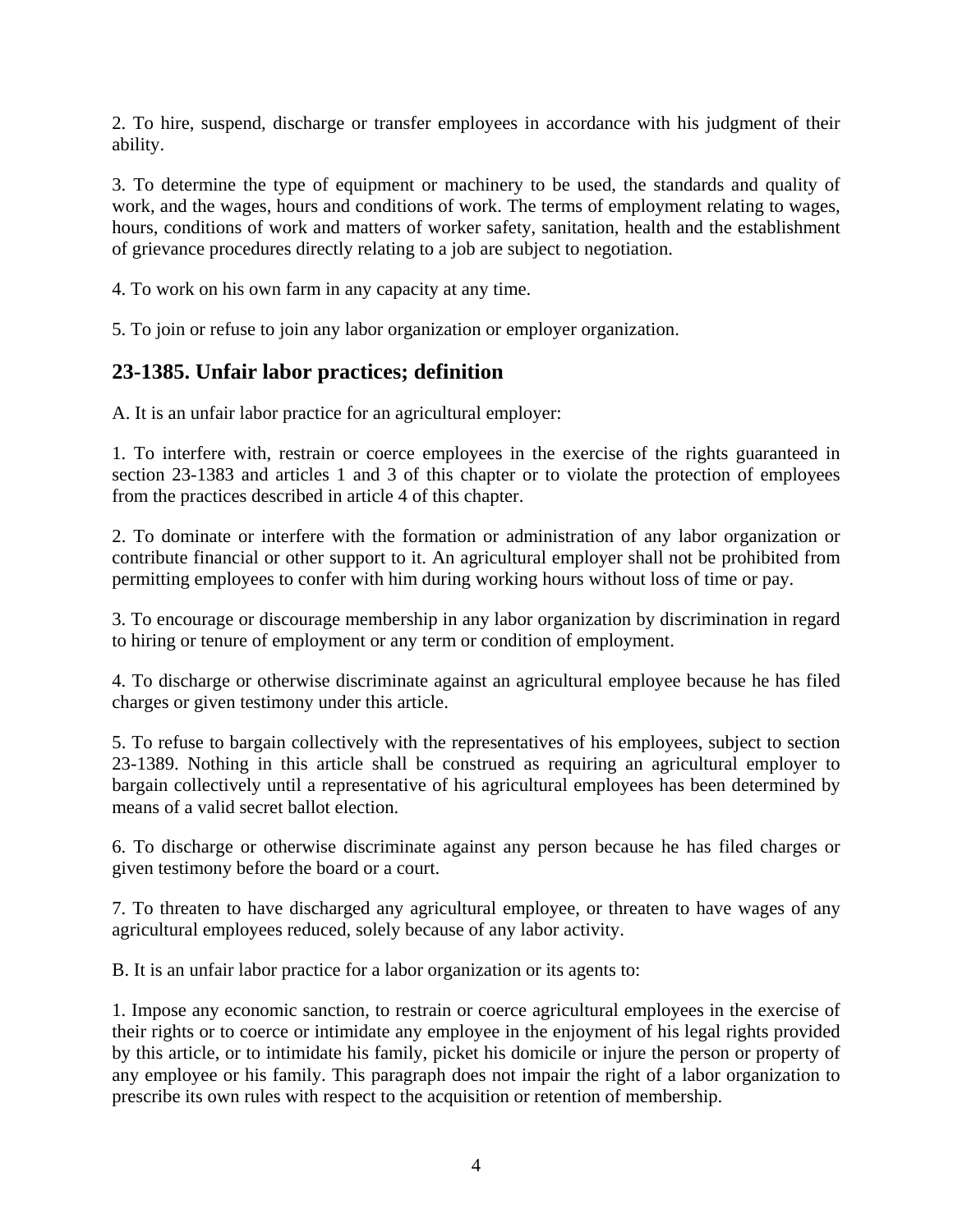2. Threaten or impose any economic sanction or reprisal against any person who is not a member of the labor organization in the exercise of rights under this article, including but not limited to the right to refrain from any or all concerted activity, or against any person, who is not a member of the labor organization, who refrains from compliance with a union rule, policy or practice that establishes or affects wages, hours or working conditions at such person's place of employment.

3. Restrain, coerce, or threaten or impose any fine or other economic sanction against any person who invokes the processes of the board, or the court, or against an agricultural employer or employee in the selection of his representatives for the purposes of collective bargaining or the adjustment of grievances.

4. Refuse to bargain collectively with an agricultural employer, provided it is the majority representative of his agricultural employees as determined pursuant to section 23-1389.

5. Cause or attempt to cause an agricultural employer to:

(a) Pay or deliver or agree to pay or deliver any money or other thing of value for services that are not performed or that are not to be performed.

(b) Establish or alter the number of employees to be employed or the assignment of the employees.

(c) Assign work to the employees of a particular employer.

(d) Discriminate in regard to hiring or tenure of employment or any term or condition of employment to encourage or discourage membership in any labor organization. Nothing in this subdivision prohibits agreements between labor organizations and agricultural employers that regulate hiring and tenure of employment on the basis of seniority, and the labor organization is not given power to determine seniority unilaterally.

6. Engage in a secondary boycott as defined in section 23-1321.

7. Induce or encourage or threaten, restrain or coerce any secondary employer or any executive or management employee of any secondary employer to make a management decision not to handle, transport, process, pack, sell or distribute any agricultural commodity of an agricultural employer with whom a labor dispute exists.

8. Induce or encourage the ultimate consumer of any agricultural product to refrain from purchasing, consuming or using such agricultural product by the use of dishonest, untruthful and deceptive publicity. Permissible inducement or encouragement within the meaning of this section means truthful, honest and nondeceptive publicity that identifies the agricultural product produced by an agricultural employer with whom the labor organization has a primary dispute. Permissible inducement or encouragement does not include publicity directed against any trademark, trade name or generic name that may include agricultural products of another producer or user of such trademark, trade name or generic name.

9. Restrain, coerce or threaten an ultimate consumer to prevent him from purchasing, consuming or using such agricultural product.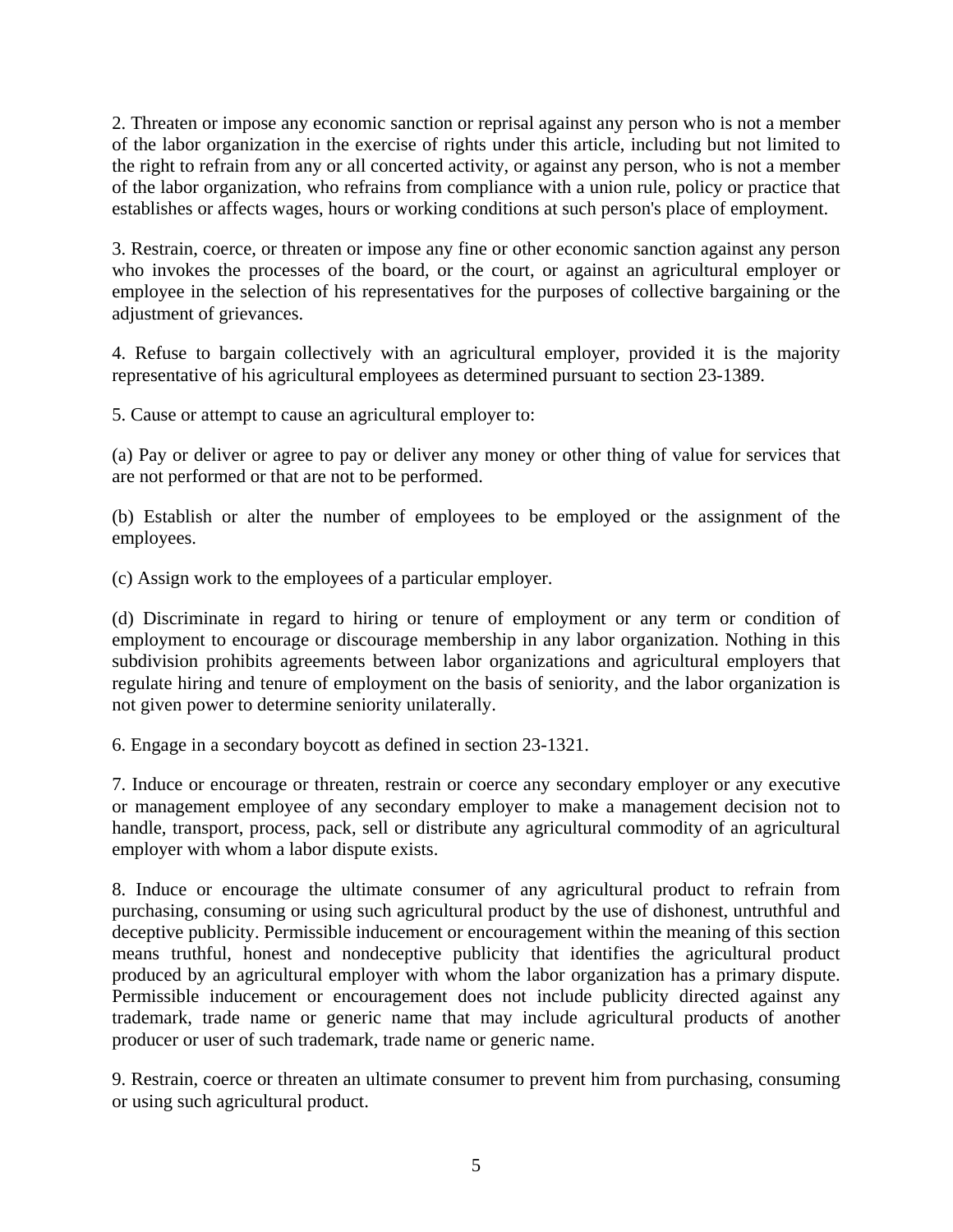10. Threaten or engage in arson, libel, slander, injury to person or property or other violent conduct if the objective is to prevent the preparing for market, transporting, handling, displaying for sale, or selling of any agricultural product.

11. Intimidate, restrain or coerce agricultural employers in the exercise of the rights guaranteed by section 23-1384.

12. Picket or cause to be picketed, boycott or cause to be boycotted, or threaten to boycott or picket, or cause to be boycotted or picketed, any agricultural employer if the objective is to induce, encourage, force or require an agricultural employer to recognize or bargain with a labor organization as the representative of his agricultural employees, or the agricultural employees of an agricultural employer to accept or select such labor organization as their collective bargaining representative unless such labor organization is currently certified as the representative of such employees:

(a) If the agricultural employer has lawfully recognized in accordance with this article any other labor organization and a question concerning representation may not appropriately be raised under section 23-1389.

(b) If within the preceding twelve months a valid election under section 23-1389 has been conducted.

(c) If a petition has been filed under section 23-1389.

13. Call a strike unless a majority of the employees within the bargaining unit has first approved the calling of such a strike by secret ballot.

C. The expressing of any views, argument or opinion or the making of any statement, including expressions intended to influence the outcome of an organizing campaign, a bargaining controversy, a strike, lockout or other labor dispute, or the dissemination of such views whether in written, printed, graphic, visual or auditory form, if such expression contains no threat of reprisal or force or promise of benefit, does not constitute or is not evidence of an unfair labor practice or does not constitute grounds for, or evidence justifying, setting aside the results of any election conducted under any of the provisions of this article. A statement of fact by either a labor organization or an agricultural employer relating to existing or proposed operations of the employer or to existing or proposed terms, tenure or conditions of employment with the employer shall not be considered to constitute a threat of reprisal or force or promise of benefit. An employer shall not be required to furnish or make available to a labor organization, and no labor organization shall be required to furnish or make available to an employer, materials, information, time or facilities to enable such employer or labor organization, as the case may be, to communicate with employees of the employer, members of the labor organization, its supporters or its adherents.

D. For the purposes of this section, "bargain collectively" means the performance of the mutual obligation of the agricultural employer and the representative of the agricultural employees to meet at reasonable times and confer in good faith with respect to wages, hours, and other terms and conditions of employment that directly affect the work of employees, or the negotiation of an agreement, or to resolve any question arising thereunder. Bargain collectively includes the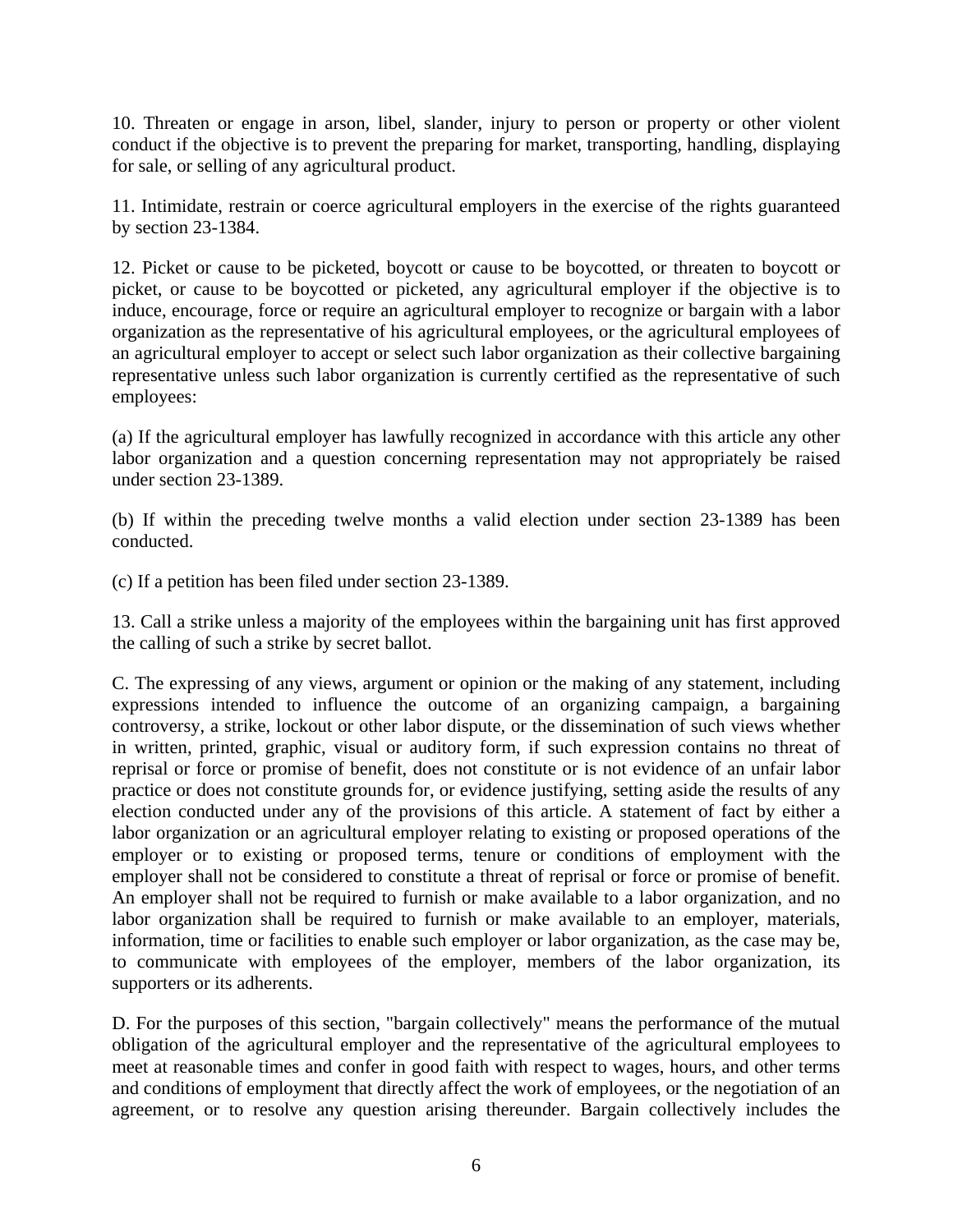furnishing of necessary and relevant information in connection with the negotiation of an agreement or any issue arising under such agreement, or requiring as a condition for entering into an agreement the execution of a written contract incorporating any agreement reached if requested by either party. The failure or refusal of either party to agree to a proposal, to the making, changing or withdrawing of a lawful proposal or to the making of a concession does not constitute, or is not evidence, direct or indirect, of, a breach of this obligation. The board in any remedial order shall not direct either party to make any concession, agree to any proposal or make any payment of money except to employees who are reinstated with back pay as provided in section 23-1390. This section does not require any agricultural employer to bargain collectively with respect to any management rights. "Management rights", as used in this subsection, includes but is not limited to the right to discontinue the entire farming operation or any part of the operation, to contract out any part of the work of the operation not covered by a labor contract, to sell or lease any of the real or personal property involved in the operation or to determine the methods, equipment and facilities to be used in producing agricultural products or the agricultural products to be produced.

E. If there is in effect a collective bargaining contract covering agricultural employees, the duty to bargain collectively also means that no party to the contract may terminate or modify the contract, unless the party desiring such termination or modification:

1. Serves a written notice on the other party to the contract of the proposed termination or modification not less than sixty days prior to the expiration date of the contract, or if such contract contains no expiration date, sixty days prior to the time it is proposed to make such termination or modification.

2. Offers to meet and confer with the other party for the purpose of negotiating a new contract or a contract containing the proposed modifications.

3. Continues the contract in full force and effect without resorting to a strike or lockout for a period of sixty days after such notice is given or until the expiration date of such contract, whichever occurs later.

F. The duties imposed on agricultural employers, agricultural employees and labor organizations become inapplicable on an intervening certification of the board, under which the labor organization or individual that is a party to the contract has been superseded as or ceased to be the representative of the employees subject to section 23-1389, and the duties so imposed shall not be construed as requiring either party to discuss or agree to any modification of the terms and conditions contained in a contract for a fixed period, if such modification is to become effective before such terms and conditions can be reopened under the provisions of the contract. Any agricultural employee who engages in a strike within the sixty day period specified in this subsection loses his status as an agricultural employee of the agricultural employer engaged in the particular labor dispute for the purposes of this section and sections 23-1389 and 23-1390, but such loss of status for such employee terminates when he is reemployed by such employer.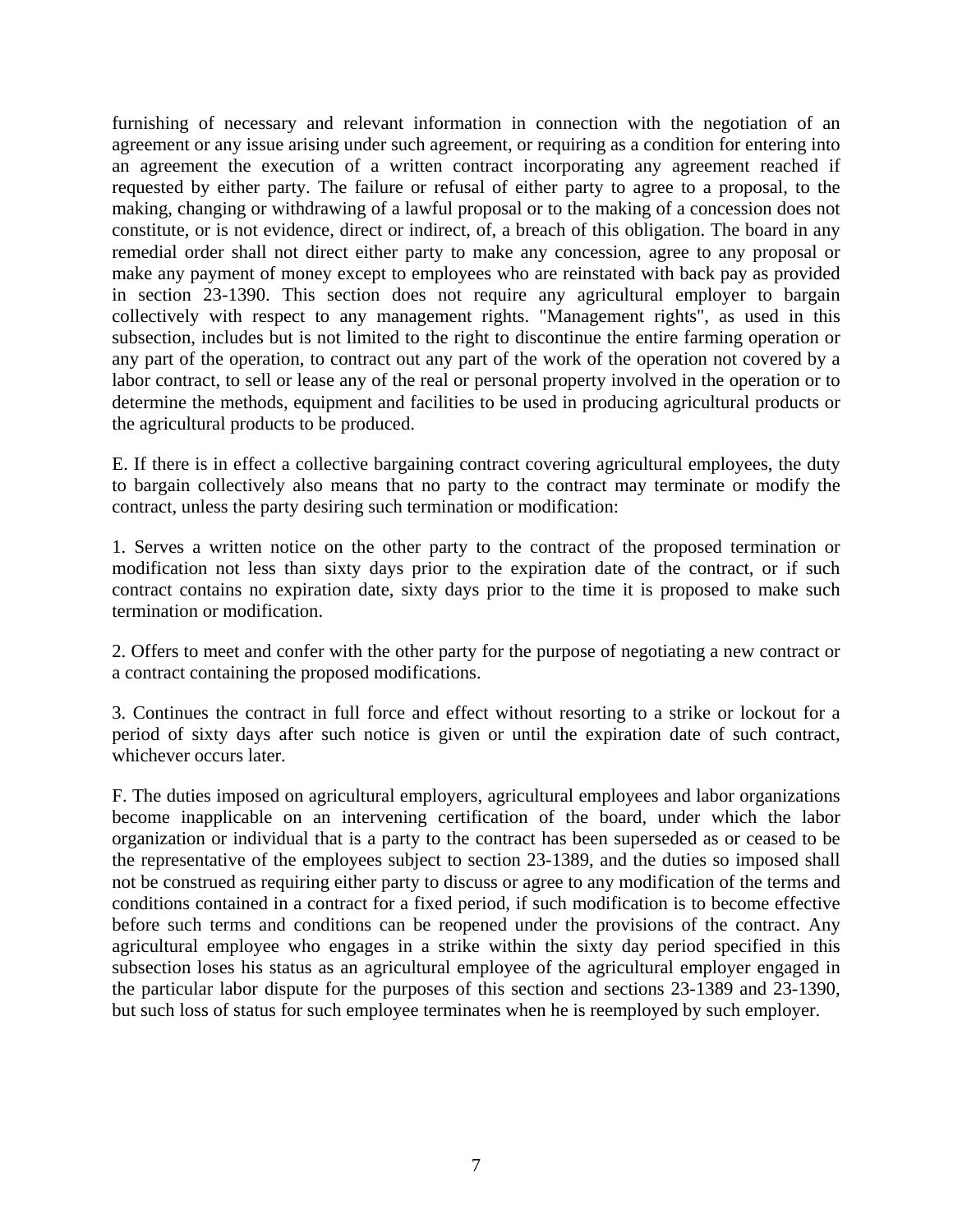# **23-1386. Agricultural employment relations board; members; terms; appointment**

A. An agricultural employment relations board is established that consists of seven members.

B. The governor shall appoint the members of the board. Two of the members shall be appointed as representatives of agriculture employers, two of the members appointed shall be representatives of organized agricultural labor and the three additional members, one of whom shall be the chairman of the board, shall be appointed as representatives of the general public. The term of office of the members is five years. On the initial appointment, one of the labor representatives shall be appointed for a term of one year, one of the representatives of the general public shall be appointed for a term of one year, one of the agricultural representatives shall be appointed for a term of two years, one of the representatives of the general public shall be appointed for a term of two years, one of the agricultural representatives shall be appointed for a term of three years, one of the labor representatives shall be appointed for a term of four years, and one of the public members of the board shall be appointed for a term of five years. Any individual appointed to fill a vacancy of any member shall be appointed only for the unexpired portion of the term of the member he is succeeding. Members of the board may be removed from office by the governor on notice and a hearing for neglect of duty or malfeasance in office but for no other cause.

C. The governor shall appoint two alternate members. One of the alternates shall be appointed as a representative of organized agricultural labor and the other as a representative of agriculture. Alternates shall be appointed for terms of five years. Any individual appointed to fill a vacancy of any alternate shall be appointed only for the unexpired portion of the term of the alternate he is succeeding. Alternates may be removed from office by the governor on notice and a hearing for neglect of duty or malfeasance in office, but for no other cause. No alternate may participate in deliberations of the board except in the absence of a board member representing his area of interest.

D. The governor shall appoint a general counsel of the board. The general counsel is the exclusive legal representative of the board, has final authority, on behalf of the board, with respect to the investigation of charges and the issuance of complaints under section 23-1390 and with respect to the prosecution of such complaints by the board, and has such other duties as the board may prescribe or as may be provided by law. The general counsel shall appoint such assistants as needed to carry out the work of the office.

E. A vacancy on the board does not impair the right of the remaining members to exercise all of the powers of the board, and four members constitute a quorum of the board. The board shall have an official seal that is judicially recognized.

F. The principal office of the board shall be in the city of Phoenix, but it may meet and exercise any of its powers at any other place.

G. The board may meet in executive session on the decision of a majority of the members of the board.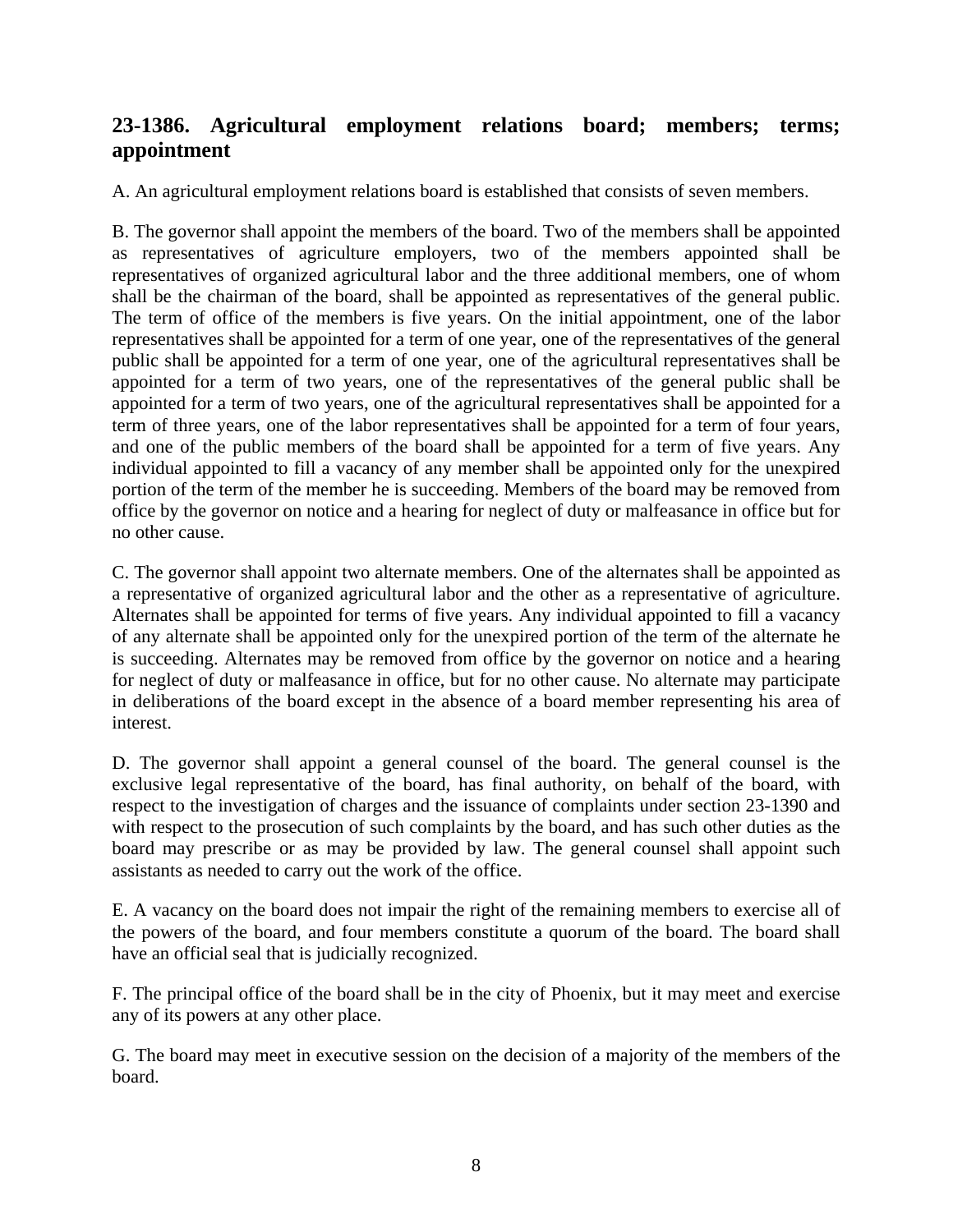H. Meetings of the board may be called by the chairman or by a majority of the members of the board by giving written notice to the chairman who shall notify all of the members of the board as to the time and place of the board meeting.

## **23-1387. Powers and duties**

A. By one or more of its members or by such agents or agencies as it may designate, the board may prosecute any inquiry necessary to its functions in any part of this state. A member of the board who participates in any such inquiry shall not be disqualified from subsequently participating in a decision of the board in the same case.

B. The board shall adopt rules pursuant to title 41, chapter 6 as may be necessary to carry out this article.

C. The board may also establish offices in such other cities as it deems necessary and shall determine the region to be served by such offices. The board may delegate to the heads of these offices as it deems appropriate its powers under section 23-1389 to determine the unit appropriate for the purpose of collective bargaining, to investigate and provide for hearings, to determine whether a question of representation exists and to direct an election by a secret ballot and to certify, within a reasonable period of time, the results of such election. The board may review any action taken pursuant to the authority delegated under this subsection by any regional officer on a request for a review of such action filed with the board by any interested party. Any such review made by the board, unless specifically ordered by the board, does not operate as a stay of any action taken by the regional officer. The entire record considered by the board in considering or acting on any such request or review shall be made available to all parties before the consideration or action, and the board's findings and action thereon shall be published as a decision of the board.

### **23-1388. Officers and employees of the board**

A. The board may appoint an executive secretary and such attorneys and other employees as it may from time to time find necessary for the proper performance of its duties. Compensation for all such personnel shall be as determined pursuant to section 38-611.

B. The board may not employ any attorney for the purpose of reviewing transcripts of hearings or preparing drafts of opinions, except that any attorney employed for assignment as a legal assistant to any board member may review such transcripts and prepare such drafts for the board member.

C. No administrative law judge's report may be reviewed, either before or after its publication, by any person other than a member of the board or his legal assistant, and no administrative law judge may advise or consult with the board with respect to exceptions taken to his findings, rulings or recommendations.

D. At the discretion of the board, attorneys appointed under this section may appear for and represent the board in any case in court.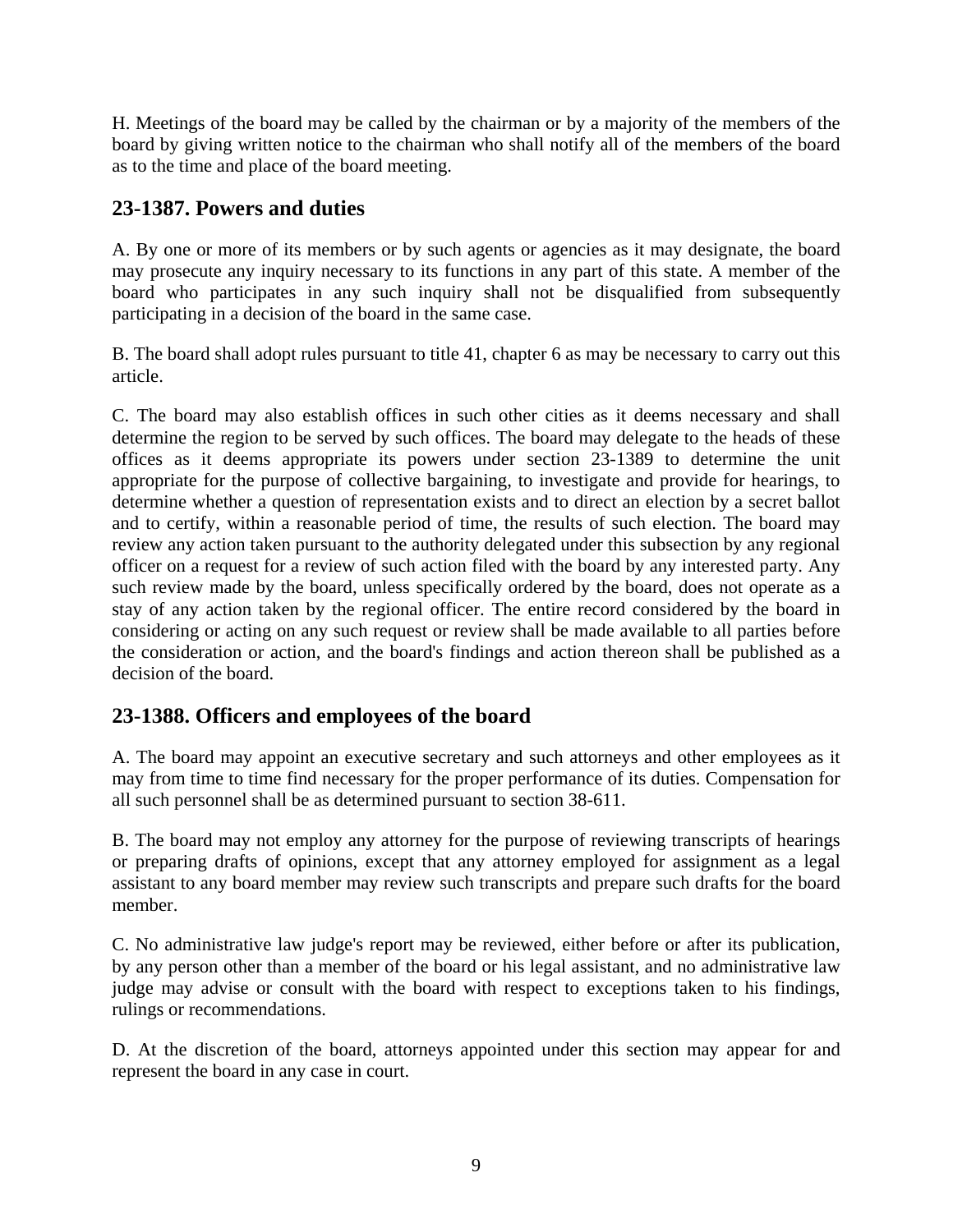#### **23-1389. Representatives and elections**

A. Representatives selected by a secret ballot for the purposes of collective bargaining by the majority of the agricultural employees in a unit appropriate for such purposes are the exclusive representatives of all of the agricultural employees in such unit for the purpose of collective bargaining in respect to rates of pay, wages, hours of employment or other conditions of employment. If ratification of any such contract is required, the right to vote in such ratification is limited to the employees in the bargaining unit. Any individual agricultural employee or a group of agricultural employees at any time may present grievances to their agricultural employer and have such grievances adjusted, without the intervention of the bargaining representative, if the adjustment is not inconsistent with the terms of a collective bargaining contract or agreement then in effect. The bargaining representative may be present at such adjustment.

B. The board shall decide in each case whether in order to ensure to employees the fullest freedom in exercising their rights the unit appropriate for the purposes of collective bargaining shall consist of either all temporary agricultural employees or all permanent agricultural employees of an agricultural employer working at the farm where such employer grows or produces agricultural products, or both. In making unit determinations the extent of a union's extent of organization shall not be controlling. Principal factors should be the community of interest between employees, the same hours, duties and compensation, the administrative structure of the employer and the control of labor relations policies.

C. The board shall investigate any petition and, if it has reasonable cause to believe that a question of representation exists, shall provide for an appropriate hearing on due notice, if such petition has been filed in good faith in accordance with the rules that may be prescribed by the board:

1. By an agricultural employee or group of agricultural employees or any individual or labor organization acting in its behalf alleging that thirty per cent or more of the number of agricultural employees in the unit in question either wish to be represented for collective bargaining and that their employer declines to recognize their representative or assert that the individual or labor organization that has been certified or that is being currently recognized by their employer as the bargaining representative is no longer a representative.

2. By an agricultural employer, alleging that one or more individuals or labor organizations have presented to him a claim to be recognized as the representative or that an individual or labor organization that has previously been certified as the bargaining representative is no longer a representative.

D. If the board finds on the record of such hearing that a question of representation exists, it shall direct an election by secret ballot and shall certify the results. If a second labor organization files a petition for an election alleging that thirty per cent or more of the employees in the unit in question desire to be represented by that labor organization, the board shall require that the names of both labor organizations appear on the ballot. In any election the voters shall be afforded the choice of "no union". If in a representational election more than one union is on the ballot, and none of the choices receives a majority vote, a second election shall be held. The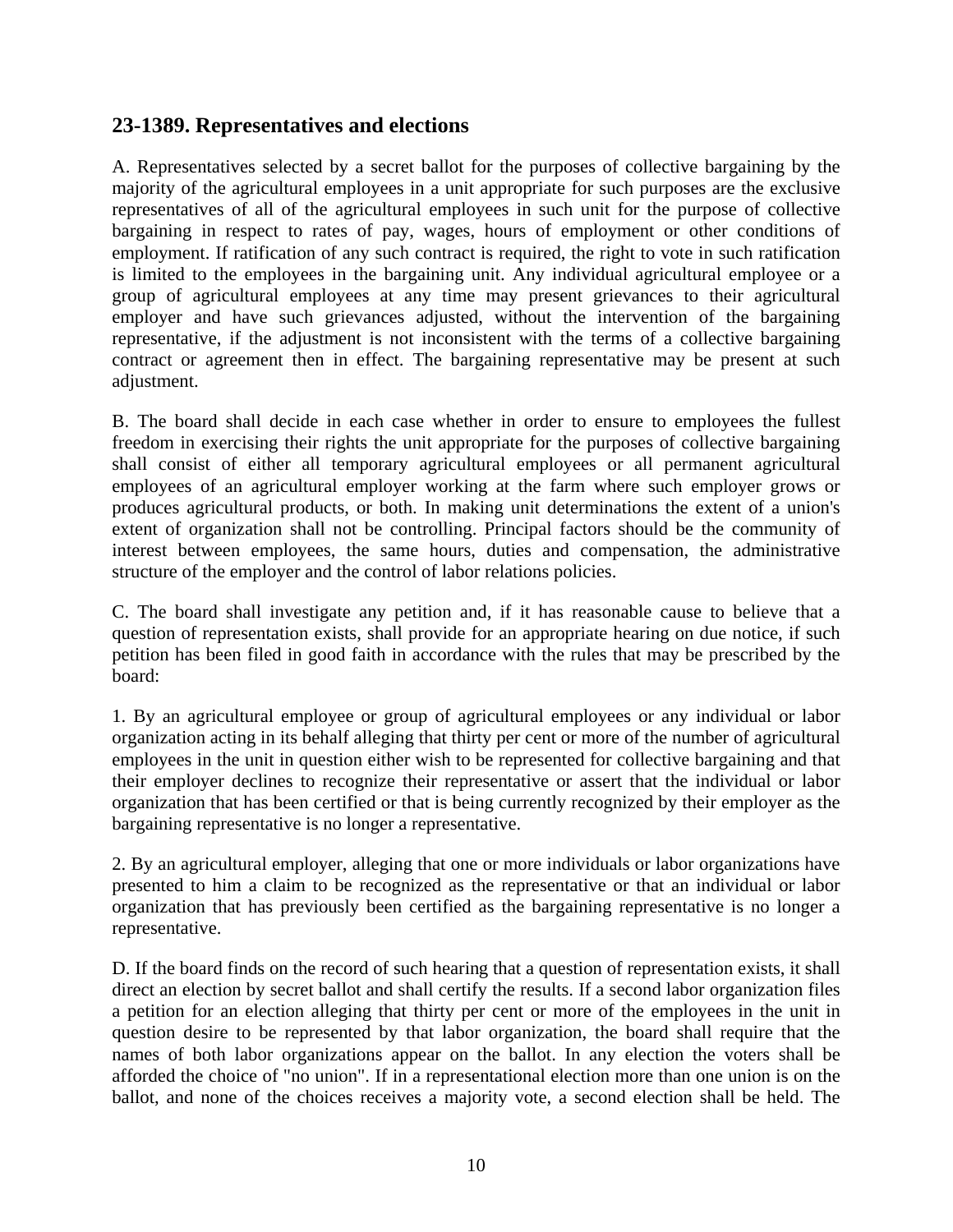second election shall be between the union receiving the highest number of votes and "no union". In any election a labor organization shall obtain a majority of all votes cast in that election in order to be certified as the bargaining representative of all of the employees in that unit.

E. In determining whether or not a question of representation exists, the same rules of decision apply irrespective of the identity of the persons filing the petition or the kind of relief sought. In no case may the board deny a labor organization a place on the ballot by reason of an order with respect to such labor organization or its predecessor not issued in conformity with section 23- 1390.

F. Within five days of receipt of such a petition, the agricultural employer may file a challenge to such petition on the ground that the authorization for the filing of such petition is not current or that such authorization has been obtained by fraud, misrepresentation or coercion. The petition shall not act to stay the election proceeding, but if it is thereafter determined that the authorizations are not current or are obtained by fraud, misrepresentation or coercion the petition will be dismissed.

G. No election may be directed or conducted in any bargaining unit or any subdivision of a bargaining unit within which, in the preceding twelve month period, a valid election has been held. Employees who are engaged in an economic strike and who are not entitled to reinstatement are eligible to vote under such rules as the board finds are consistent with the purposes and provisions of this article in any election conducted within three months after the commencement of the strike. Any agricultural employee who is found to have sought or accepted employment only for the purpose of affecting the outcome of an election is not eligible to vote in an election conducted pursuant to this article for a period of twelve months from the date of that election.

H. Nothing in this section shall be construed to prohibit the waiving of hearings by stipulation for the purpose of a consent election in conformity with rules or decisions of the board.

I. Within ten days after an election is directed by the board or a consent election agreement is approved by the board and on request of the board, the agricultural employer shall furnish to the board a list of agricultural employees in the bargaining unit who are qualified to vote, and this list shall be made available to the organizations or other interested employees involved in the election.

J. On the filing with the board, by thirty per cent or more of the agricultural employees in a bargaining unit covered by a certification or by an agreement between their employer and a labor organization made pursuant to section 23-1385, of a petition alleging the desire that such representation authority be rescinded, the board shall conduct an election by secret ballot of the employees in such unit and shall certify the results to the labor organization and the employer.

# **23-1390. Prevention of unfair labor practices**

A. The board, as provided in this section, may prevent any person from engaging in any unfair labor practice.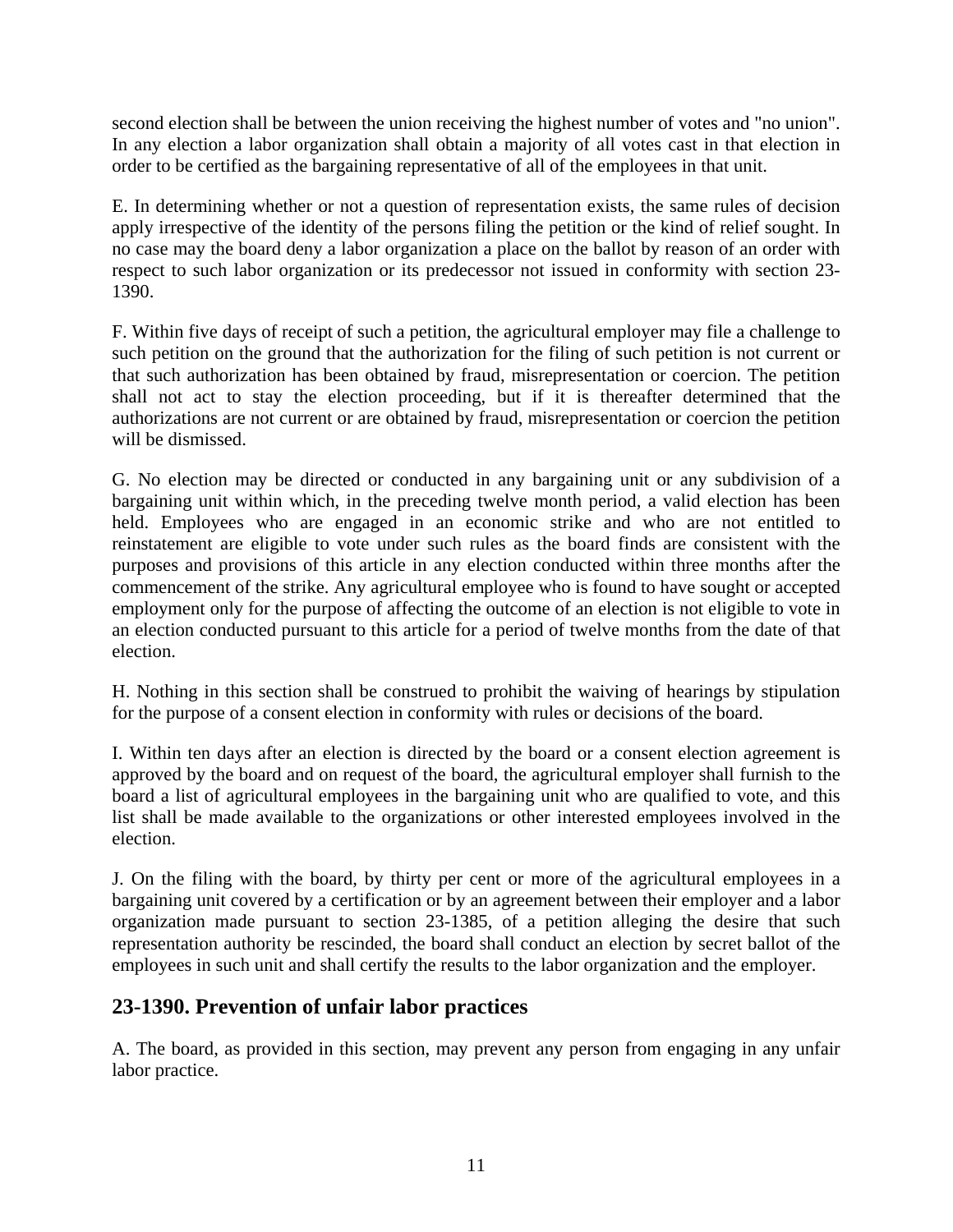B. If it is charged that any person has engaged in or is engaging in any such unfair labor practice, the board, or any agent or agency designated by the board for such purposes, may issue and cause to be served on the person a complaint stating the charges in that respect and containing a notice of hearing before the board or a member of the board or an administrative law judge at least five days after the serving of the complaint. Hearings shall be conducted pursuant to title 41, chapter 6, article 10. No complaint may issue based on any unfair labor practice occurring more than six months before the filing of the charge with the board and the service of a copy of the complaint on the person against whom the charge is made, unless the person so aggrieved was prevented from filing the charge by reason of service in the armed forces, in which event the six month period shall be computed from the day of the person's discharge. Any such complaint may be amended by the member or administrative law judge conducting the hearing or the board in its discretion at any time before the issuance of an order based on the complaint. The person so complained of may file an answer to the original or amended complaint, may appear in person or otherwise and may give testimony at the place and time fixed in the complaint. In the discretion of the board or the member, agent or agency conducting the hearing, any other person may be allowed to intervene in the proceeding and to present testimony.

C. The testimony taken by the board or such member or administrative law judge shall be reduced to writing and filed with the board. Thereafter, in its discretion, the board on notice may take further testimony or hear argument. If on the preponderance of the testimony taken the board determines that any person named in the complaint has engaged in or is engaging in any unfair labor practice, the board shall state its findings of fact and shall issue and cause to be served on the person an order requiring the person to cease and desist from the unfair labor practice and shall take such affirmative action, including reinstatement of employees with or without back pay, as will effectuate the policies of this article. If an order directs reinstatement of an employee, back pay may be required of the employer or labor organization, as the case may be, responsible for the discrimination suffered by the employee. The order may further require the person to make reports from time to time showing the extent to which the person has complied with the order. If on the preponderance of the testimony taken the board determines that the person named in the complaint has not engaged in or is not engaging in any unfair labor practice, the board shall state its findings of fact and shall issue an order dismissing the complaint. No order of the board may require the reinstatement of any individual as an employee who has been suspended or discharged, or the payment to the individual of any back pay, if the individual was suspended or discharged for cause. If the evidence is presented before a member of the board, or before an examiner or examiners of the board, the member, or the examiner or examiners, as the case may be, shall issue and cause to be served on the parties to the proceedings a proposed report, together with a recommended order, that shall be filed with the board, and if no exceptions are filed within ten days after service of the order on such parties, or within such further period as the board may authorize, such recommended order becomes the order of the board and is as prescribed in the order.

D. Until the record in a case is filed in a court, as provided in this section, the board at any time on reasonable notice and in a manner as it deems proper may modify or set aside, in whole or in part, any finding or order made or issued by it.

E. The board may petition the superior court in any county where the unfair labor practice in question occurred or where the person resides or transacts business for the enforcement of the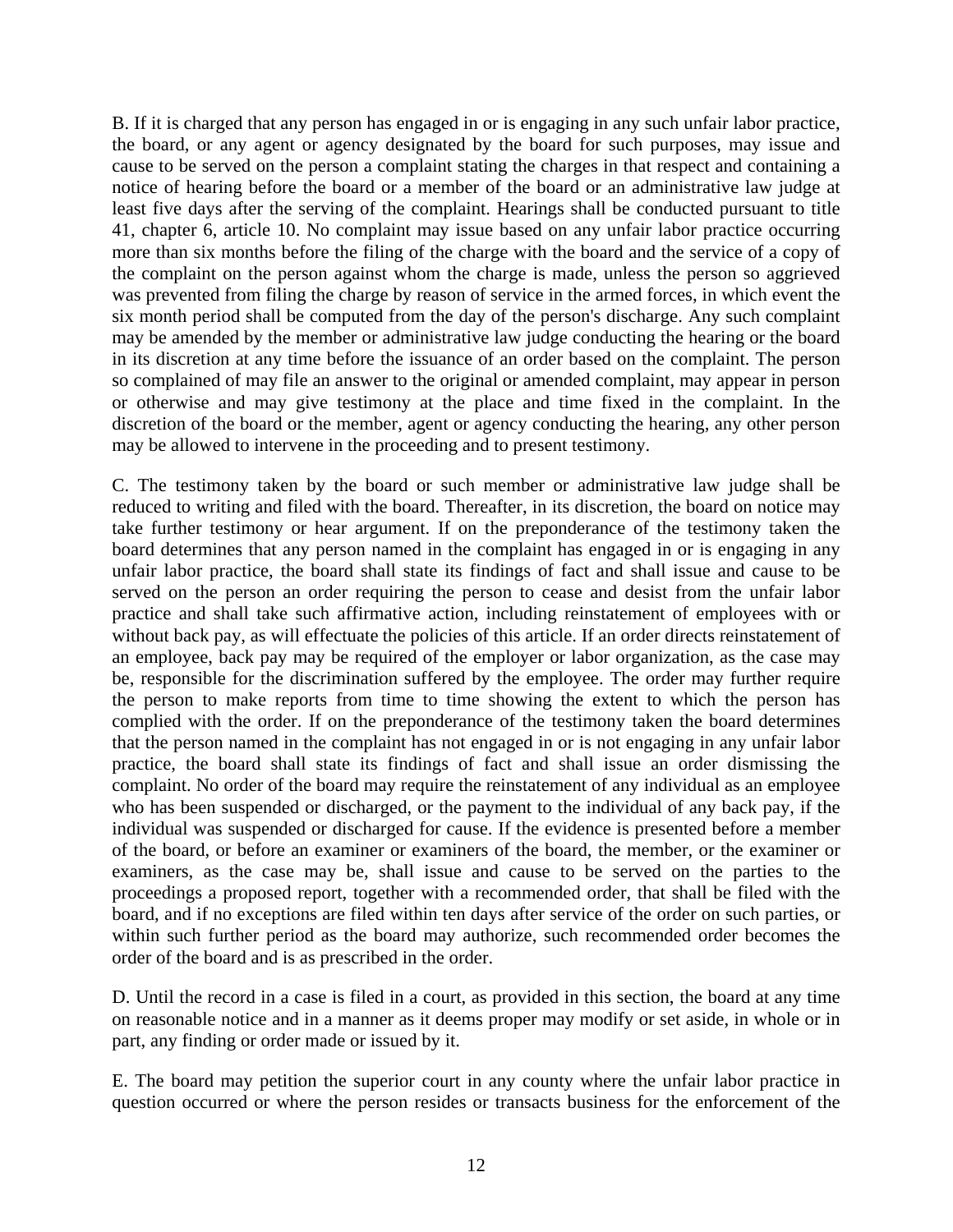order and for appropriate temporary relief or a restraining order. On the filing of the petition the court shall cause notice to be served on the person, and thereupon has jurisdiction of the proceeding and of the question determined therein, and may grant such temporary relief or restraining order as it deems just and proper and may make and enter a decree enforcing, modifying, and enforcing as so modified, or setting aside in whole or in part the order of the board.

F. Except as provided in section 41-1092.08, subsection H, final decisions of the board are subject to judicial review pursuant to title 12, chapter 7, article 6.

G. If an order of the board made pursuant to this section is based in whole or in part on facts certified following an investigation pursuant to section 23-1389 and there is a petition for the enforcement of the order, the certification and the record of such investigation shall be included in the transcript of the entire record required to be filed under subsection E of this section, and the decree of the court enforcing the order of the board shall be made and entered based on the pleadings, testimony and proceedings set forth in the transcript. The court shall not enforce any order of the board that rests, in whole or in part, on evidence adduced from witnesses who have not testified under oath and who have not been subject to cross-examination by opposing parties.

H. Unless specifically ordered by the court, the commencement of proceedings under subsection E or F of this section does not operate as a stay of the board's order.

I. Petitions filed under this article shall be heard expeditiously, and if possible within ten days after they have been docketed.

J. On issuance of a complaint as provided in subsection B of this section charging that any person has engaged in or is engaging in an unfair labor practice, the board may petition the superior court in any county where the unfair labor practice in question is alleged to have occurred or where the person resides or transacts business for appropriate temporary relief or a restraining order. On the filing of any such petition the court shall cause notice to be served on the person and thereupon has jurisdiction to grant to the board such temporary relief or restraining order as it deems just and proper.

K. If it is charged that any person has engaged in an unfair labor practice, the preliminary investigation of the charge shall be made immediately and shall be given priority over all other cases except cases of like character in the office where it is filed or to which it is referred. If, after such investigation, the officer to whom the matter may be referred has reasonable cause to believe that the charge is true and that a complaint should issue, the officer shall petition, on behalf of the board, the superior court in the county where the unfair labor practice in question has occurred or is alleged to have occurred, or where the person alleged to have committed the unfair labor practice resides or transacts business, for appropriate injunctive relief pending the final adjudication of the board with respect to the matter. On the filing of any such petition the superior court has jurisdiction to grant any injunctive relief or temporary restraining order it deems just and proper, notwithstanding any other law, except that no temporary restraining order may be issued without notice unless a petition alleges that substantial and irreparable injury to the charging party will be unavoidable and the temporary restraining order is effective for no longer than five days and will become void at the expiration of such period. On the filing of any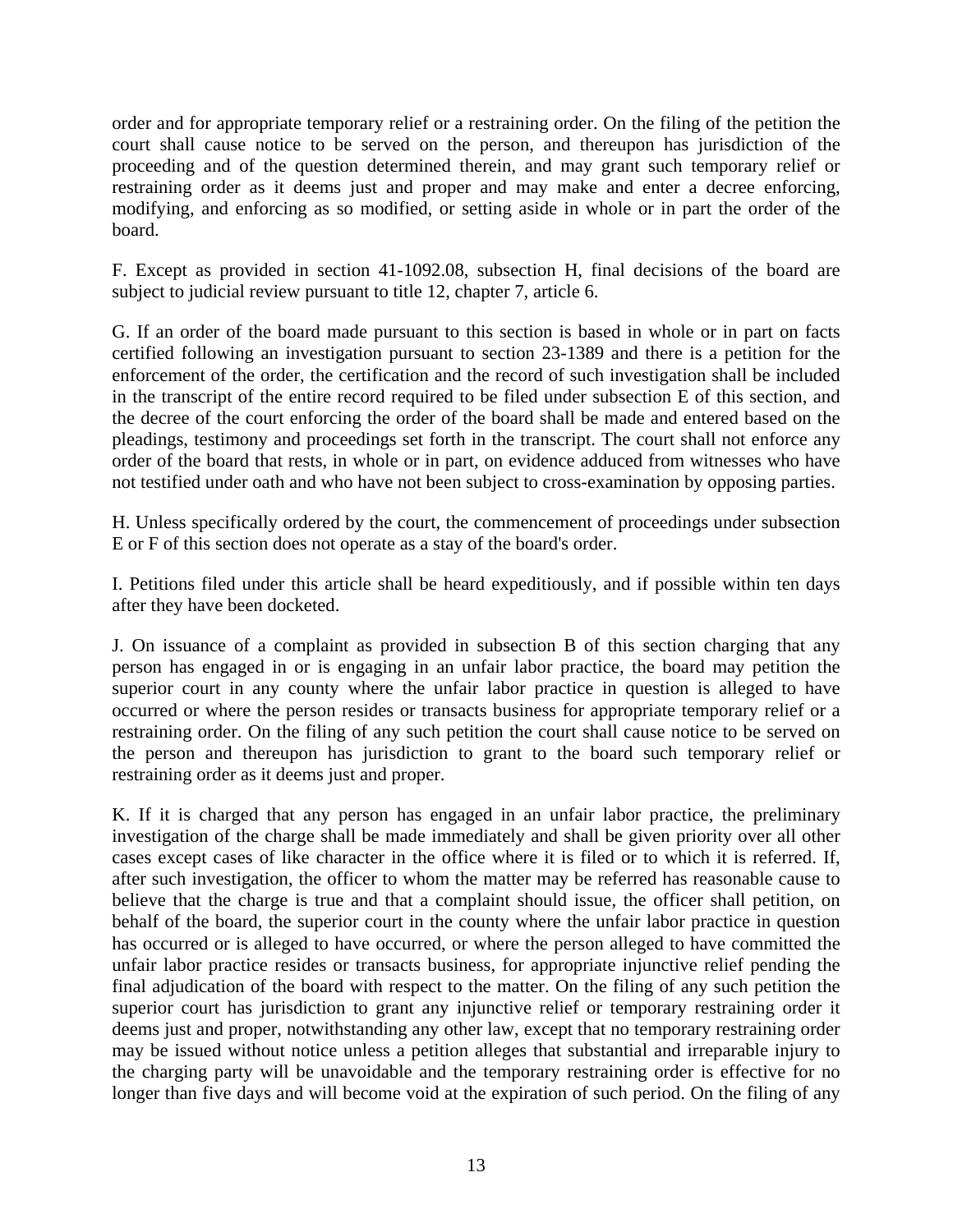such petition the court shall cause notice to be served on any person complained against in the charge and the person, including the charging party, shall be given an opportunity to appear in person or by counsel and present any relevant testimony. For the purposes of this subsection, the superior court is deemed to have jurisdiction of a labor organization either in the county in which the organization maintains its principal office or in any county in which its duly authorized officers or agents are engaged in promoting or protecting the interests of employee members. The service of legal process on an officer or agent constitutes service on the labor organization and makes the organization a party to the suit.

### **23-1391. Investigatory powers**

A. The board, or its duly authorized agent or agencies, shall have access to, at all reasonable times, for the purpose of examination, and the right to copy any evidence of any person being investigated or proceeded against that relates to any matter under investigation or in question. The board or any member of the board on application of any party to such proceedings forthwith shall issue to such party subpoenas requiring the attendance and testimony of witnesses or the production of any evidence in such proceeding or investigation requested in such application. Within five days after the service of a subpoena on any person requiring the production of any evidence in his possession or under his control, such person may petition the board to revoke, and the board shall revoke, the subpoena if in its opinion the evidence whose production is required does not relate to any matter under investigation, or any matter in question in such proceedings, or if in its opinion such subpoena does not describe with sufficient particularity the evidence whose production is required. Any member of the board, or any agent or agency designated by the board for such purposes, may administer oaths and affirmations, examine witnesses and receive evidence. The attendance of witnesses and the production of the evidence may be required from any place in this state at any designated place of hearing.

B. In case of contumacy or refusal to obey a subpoena issued to any person, the superior court in the county within the jurisdiction of which the person guilty of contumacy or refusal to obey is found or resides or transacts business, on application by the board, has jurisdiction to issue to such person an order requiring the person to appear before the board, or a member, agent or agency of the board, to produce evidence if so ordered or to give testimony touching the matter under investigation or in question. Failure to obey the order of the court may be punished by the court as contempt.

C. Complaints, orders and other process and papers of the board, or a member, agent or agency of the board, may be served either personally, by registered or certified mail, by telegraph or by leaving a copy at the principal office, place of business or residence of the person required to be served. The verified return by the individual personally serving or leaving the copy, setting forth the manner of the service, and the return post office receipt, if registered or certified, or telegraph receipt and mailed or telegraphed as provided in this subsection, are proof of service. Witnesses summoned before the board or its members, agent or agency shall be paid the same fees and mileage that are paid witnesses in the superior court and witnesses whose depositions are taken, and the persons taking the depositions are entitled to the same fees as are paid for like services in the superior court.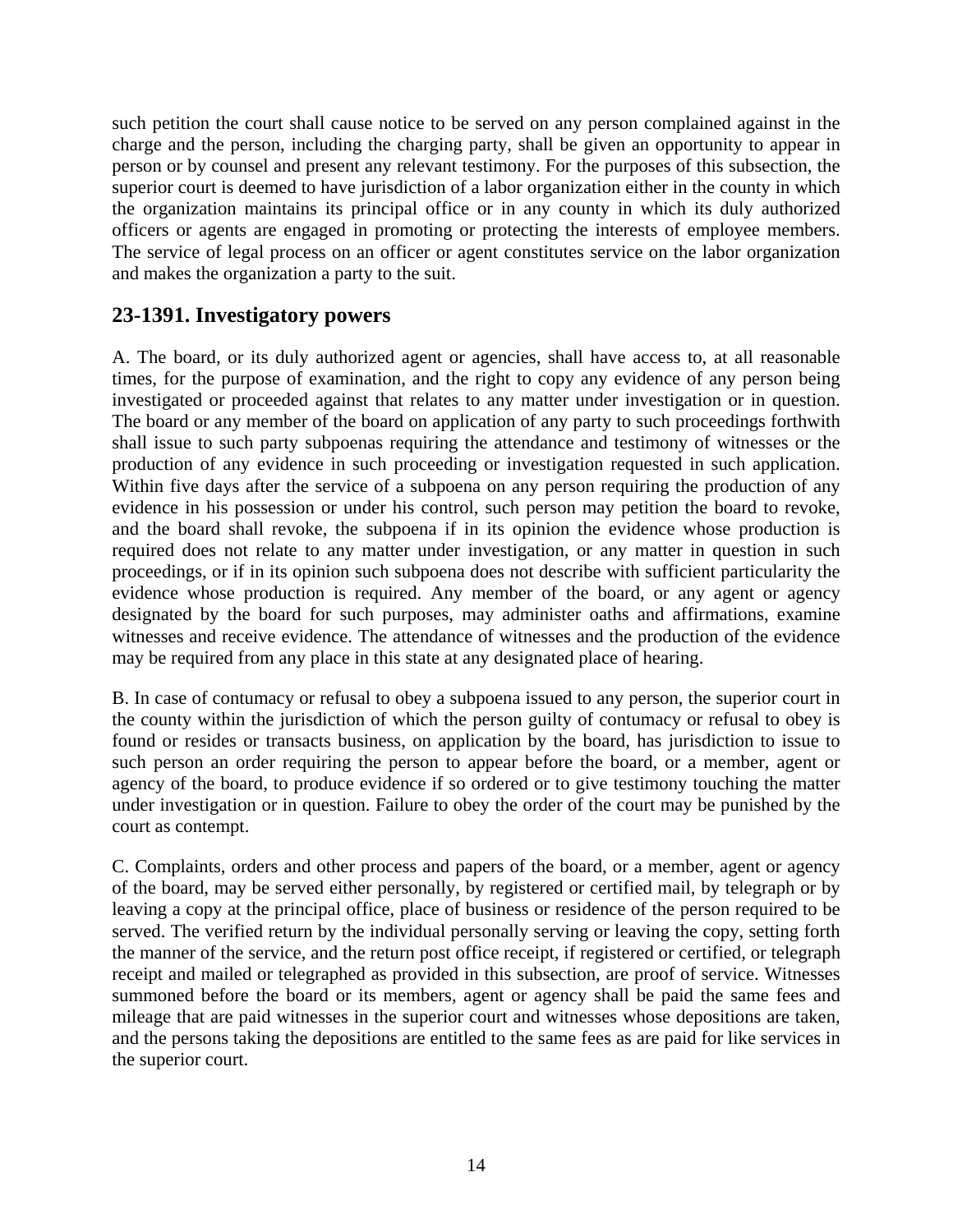D. The departments and agencies of this state, if directed by the governor, shall furnish the board, on its request, with all unprivileged records, papers and information in their possession relating to any matter before the board.

### **23-1392. Violation; classification**

Any person who knowingly resists, prevents, impedes or interferes with any member of the board or any of its agents or agencies in the performance of duties pursuant to this article or who violates any provision of this article is guilty of a class 1 misdemeanor. This section does not apply to any activities carried on outside this state.

# **23-1393. Court jurisdiction**

A. Any person who is aggrieved or is injured in his business or property by reason of any violation of this article, or a violation of an injunction issued as provided in this section, may sue in the superior court in the county having jurisdiction of the parties for recovery of any damages resulting from the unlawful action, regardless of where such unlawful action occurred and regardless of where such damage occurred, including costs of the suit and reasonable attorney fees. On the filing of the suit the court also has jurisdiction to grant injunctive relief or a temporary restraining order as it deems just and proper. Petitions for injunctive relief or temporary restraining orders shall be heard expeditiously. Petitions for temporary restraining orders alleging a violation of section 23-1385 shall be heard forthwith and if the petition alleges that substantial and irreparable injury to the petitioner is unavoidable such temporary restraining orders may be issued pursuant to rule 65 of the Arizona rules of civil procedure.

B. In the case of a strike or boycott, or threat of a strike or boycott, against an agricultural employer, the court may grant, and on proper application shall grant as provided in this section, a ten day restraining order enjoining such a strike or boycott, provided that if an agricultural employer invokes the court's jurisdiction to issue the ten day restraining order to enjoin a strike as provided by this subsection, the employer as a condition must agree to submit the dispute to binding arbitration as the means of settling the unresolved issues. If the parties cannot agree on an arbitrator within two days after the court awards a restraining order, the court shall appoint one to decide the unresolved issues. Any agricultural employer is entitled to injunctive relief accorded by rule 65 of the Arizona rules of civil procedure on the filing of a verified petition showing that his agricultural employees are unlawfully on strike or are unlawfully conducting a boycott, or are unlawfully threatening to strike or boycott, and that the resulting cessation of work or conduct of a boycott will result in the prevention of production or the loss, spoilage, deterioration or reduction in grade, quality or marketability of an agricultural commodity or commodities for human consumption in commercial quantities. For the purpose of this subsection, an agricultural commodity or commodities for human consumption with a market value of five thousand dollars or more constitutes commercial quantities.

C. For the purpose of this article, the superior court has jurisdiction of a labor organization in this state if such organization maintains its principal office in this state, or if its duly authorized officers or agents are engaged in promoting or protecting the interests of agricultural employee members or in the solicitation of such prospective members in this state.